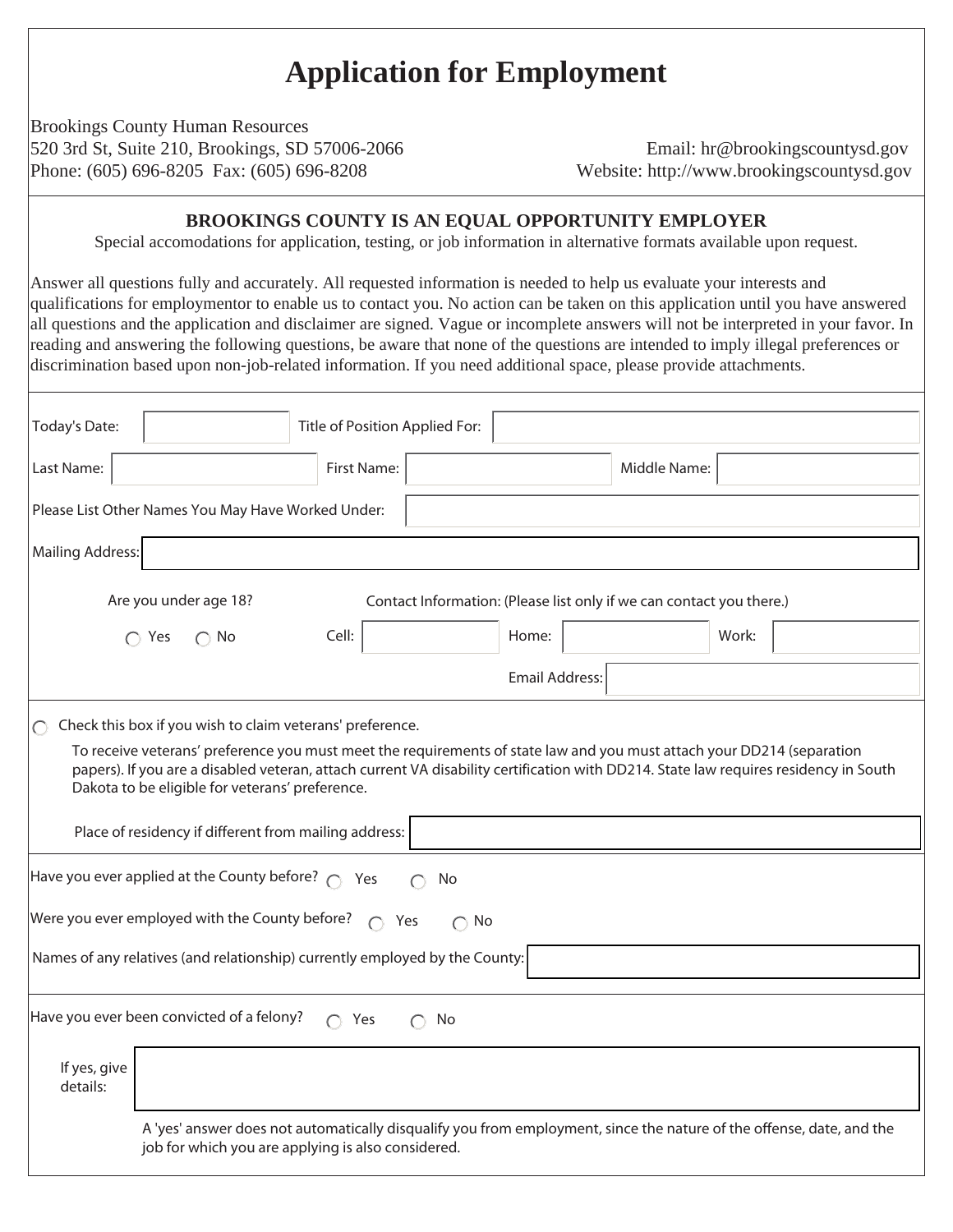## **EDUCATION AND TRAINING**

|                                                    | <b>NAMES AND ADDRESSES OF SCHOOLS</b> | <b>COURSE OF STUDY</b> | <b>GRADUATED</b><br><b>YES OR NO</b> | <b>GED/TYPE OF DEGREE</b> |
|----------------------------------------------------|---------------------------------------|------------------------|--------------------------------------|---------------------------|
| High School                                        |                                       |                        |                                      |                           |
| Undergraduate<br>College                           |                                       |                        |                                      |                           |
| Graduate School                                    |                                       |                        |                                      |                           |
| Technical,<br>Business,<br>Correspondence,<br>Etc. |                                       |                        |                                      |                           |

| <b>EXPERIENCE</b> | <b>DESCRIPTION</b> | <b>TIME INVOLVED</b> |
|-------------------|--------------------|----------------------|
|                   |                    |                      |
|                   |                    |                      |
|                   |                    |                      |
|                   |                    |                      |
|                   |                    |                      |
|                   |                    |                      |
|                   |                    |                      |
|                   |                    |                      |

| <b>SPECIAL SKILLS / QUALIFICATIONS</b>                                                                                                                                          |  |  |  |  |
|---------------------------------------------------------------------------------------------------------------------------------------------------------------------------------|--|--|--|--|
| What machines or equipment can<br>you operate that are related to the<br>job for which you are applying?                                                                        |  |  |  |  |
| List all software programs with<br>which you are proficient:                                                                                                                    |  |  |  |  |
| List any other special qualifications,<br>certifications, licenses, professional or<br>technical associations, registrations, etc.<br>(Include expiration dates if applicable.) |  |  |  |  |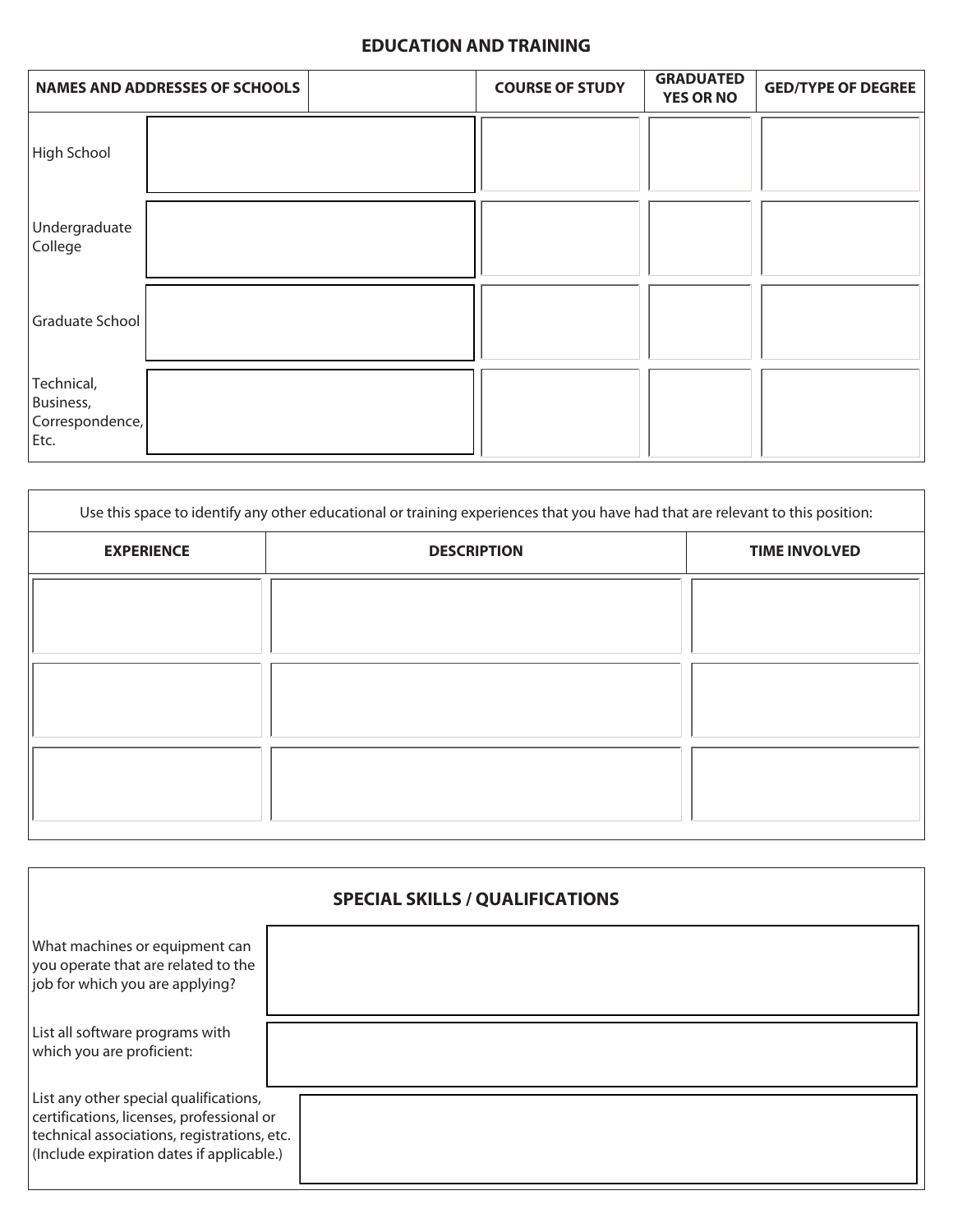### **WORK HISTORY**

List below all present and past employers. Include paid or unpaid, full or part time, military, summer jobs, etc. Begin with most recent employment. If you need additional space, please continue on a separate sheet of paper.

| $ $ Employer: $ $                 | Supervisor:    | Dates Employed                          |
|-----------------------------------|----------------|-----------------------------------------|
| Address:                          | Your Position: | From<br>To<br>(Month/Year) (Month/Year) |
| Reason for leaving:<br>Telephone: |                | Salary                                  |
| Responsibilities:                 |                | Starting:                               |
|                                   |                | Final:                                  |

| Employer:         | Supervisor:         |           | Dates Employed                  |
|-------------------|---------------------|-----------|---------------------------------|
| Address:          | Your Position:      | From      | To<br>(Month/Year) (Month/Year) |
| Telephone:        | Reason for leaving: |           |                                 |
|                   |                     |           | Salary                          |
| Responsibilities: |                     | Starting: |                                 |
|                   |                     | Final:    |                                 |

| $\vert$ Employer: $\vert$ | Supervisor:         |           | Dates Employed                  |
|---------------------------|---------------------|-----------|---------------------------------|
| Address:                  | Your Position:      | From      | To<br>(Month/Year) (Month/Year) |
| Telephone:                | Reason for leaving: |           |                                 |
|                           |                     |           | Salary                          |
| Responsibilities:         |                     | Starting: |                                 |
|                           |                     | Final:    |                                 |

| $ $ Employer: $ $ | Supervisor:         | Dates Employed |                                 |  |
|-------------------|---------------------|----------------|---------------------------------|--|
| Address:          | Your Position:      | From           | To<br>(Month/Year) (Month/Year) |  |
| Telephone:        | Reason for leaving: |                |                                 |  |
|                   |                     |                | Salary                          |  |
| Responsibilities: |                     | Starting:      |                                 |  |
|                   |                     | Final:         |                                 |  |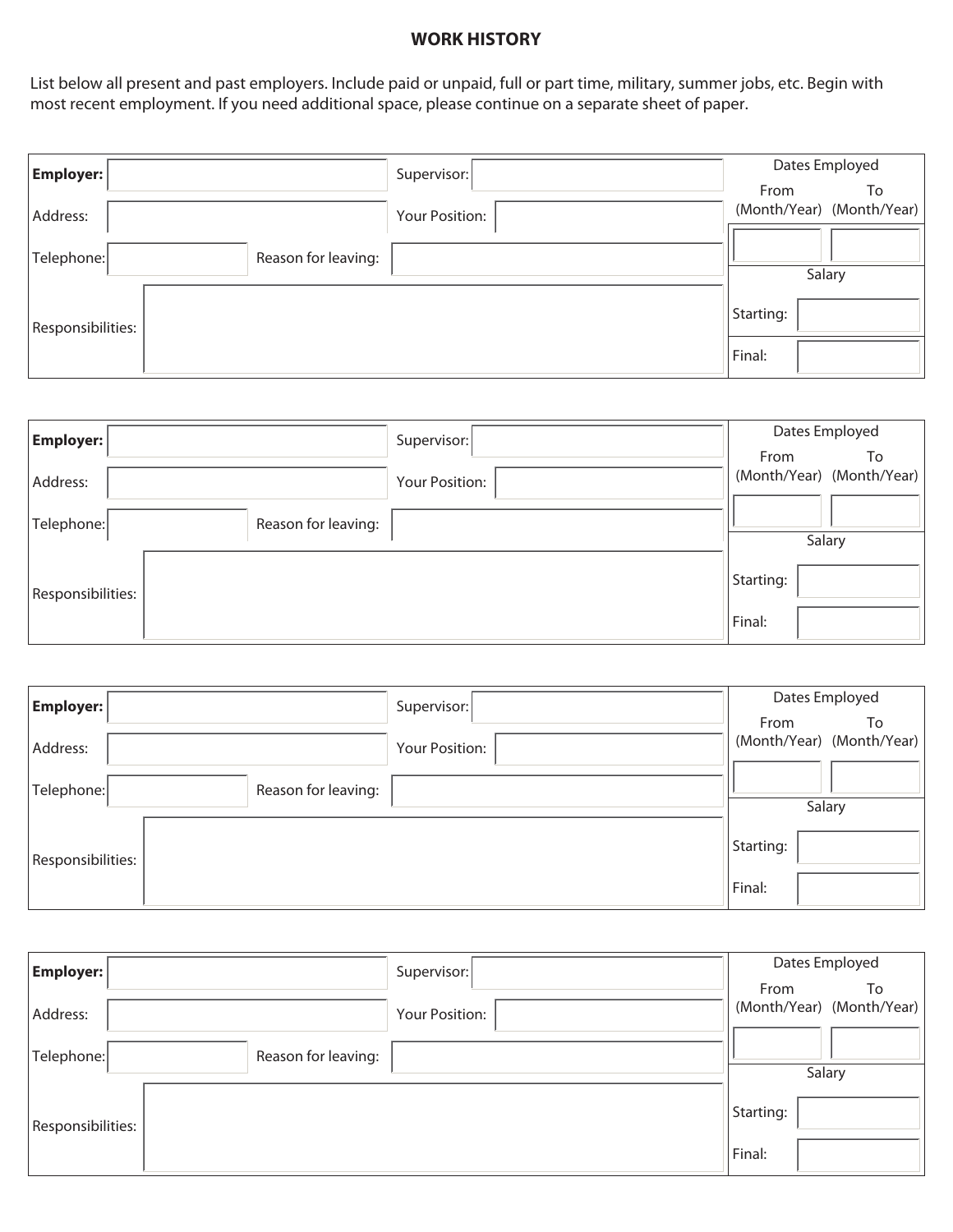| May we contact your current or most recent employer regarding your qualifications? $\bigcirc$ Yes $\bigcirc$ No |  |  |
|-----------------------------------------------------------------------------------------------------------------|--|--|
|-----------------------------------------------------------------------------------------------------------------|--|--|

How many days of work have you missed during the past year? (Exclude absences due to disability or those covered by FMLA.)

| Have you ever been fired from a job or been asked to resign from any position? $\bigcirc$ Yes $\bigcirc$ No |  |  |  |  |  |  |
|-------------------------------------------------------------------------------------------------------------|--|--|--|--|--|--|
|-------------------------------------------------------------------------------------------------------------|--|--|--|--|--|--|

If yes, please explain:

| List names, addresses, and phone numbers of three (3) professional references, not relatives. |  |  |  |  |  |
|-----------------------------------------------------------------------------------------------|--|--|--|--|--|
|                                                                                               |  |  |  |  |  |
| 2.                                                                                            |  |  |  |  |  |
| 3.                                                                                            |  |  |  |  |  |
|                                                                                               |  |  |  |  |  |

| <b>For Driving Positions ONLY:</b> Do you have a valid driver's license?<br>∩ Yes<br>$\cap$ No          |                   |  |  |  |
|---------------------------------------------------------------------------------------------------------|-------------------|--|--|--|
| Driver's License Number:                                                                                | Class of License: |  |  |  |
| Have you had your driver's license suspended or revoked in the last 3 years? $\bigcap$ Yes<br>$\cap$ No |                   |  |  |  |
| If yes, give details:                                                                                   |                   |  |  |  |
|                                                                                                         |                   |  |  |  |

## **Please use this area for any additional information you would like to include.**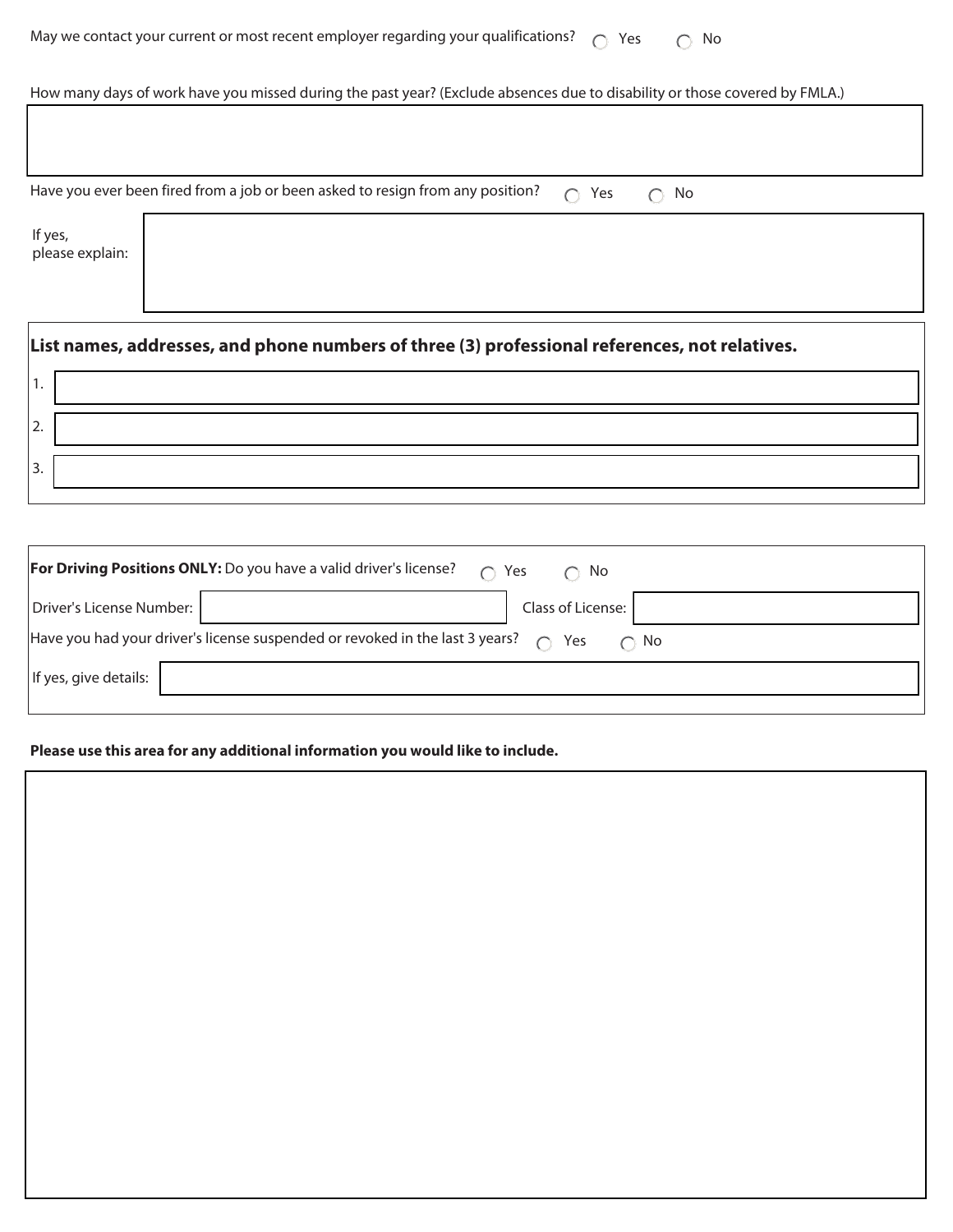# **EMPLOYMENT APPLICATION & DISCLAIMER AND ACKNOWLEDGEMENT**

Brookings County considers applicants without regard to race, color, religion, sex, age, national origin, marital or veteran status, disability, creed, ancestry, political affiliation, or any other legally protected status.

| Please read and initial each of the following statements. By typing your initials and signture you verify that you have read, understand,<br>and agree to abide by these statements.                                                                                                                                                                                                                                                                                                                                                                                                                                                                                                                                          |  |  |  |  |  |  |  |  |  |
|-------------------------------------------------------------------------------------------------------------------------------------------------------------------------------------------------------------------------------------------------------------------------------------------------------------------------------------------------------------------------------------------------------------------------------------------------------------------------------------------------------------------------------------------------------------------------------------------------------------------------------------------------------------------------------------------------------------------------------|--|--|--|--|--|--|--|--|--|
| I certify that the information contained in this application is correct to the best of my knowledge. I understand that to falsify<br>information is grounds for refusing to hire me, or for discharge should I be hired. Misrepresentations, falsification, or<br>omission of facts called for in this application or in the interview process is cause for cancellation of this application or<br>termination of employment. Unsigned applications will not be considered.                                                                                                                                                                                                                                                   |  |  |  |  |  |  |  |  |  |
| I authorize any person, organization, or company listed on this application to furnish you any and all information concerning<br>my previous employment, education, and qualifications for employment. I also authorize you to request and receive such<br>information.                                                                                                                                                                                                                                                                                                                                                                                                                                                       |  |  |  |  |  |  |  |  |  |
| In consideration for my employment, I agree to abide by the rules and regulations of the company, which rules may be<br>changed, withdrawn, added, or interpreted at any time, at the County's sole option and without prior notice to me.                                                                                                                                                                                                                                                                                                                                                                                                                                                                                    |  |  |  |  |  |  |  |  |  |
| I also acknowledge that my employment may be terminated, or any offer or acceptance of employment withdrawn, at any<br>time, by either myself or Brookings County, for any reason not expressly prohibited by law. If employed, I understand that<br>my employment is for no definite period of time and, if terminated, the County is liable only for wages to cover actual hours<br>worked as of the date of termination.                                                                                                                                                                                                                                                                                                   |  |  |  |  |  |  |  |  |  |
| I authorize Brookings County, its officers, agents, and employees to conduct a background investigation (including criminal)<br>prior to making a decision regarding employment. I release and hold harmless Brookings County, its officers, agents, and<br>employees, and the person providing the information from any liability related to the performance or result of this check.                                                                                                                                                                                                                                                                                                                                        |  |  |  |  |  |  |  |  |  |
| I hereby understand and acknowledge that, unless otherwise defined by applicable law, initial and ongoing employment with<br>Brookings County is of an "at will" nature, which means that the employee may resign at any time and the employer may<br>discharge an employee at any time with or without cause. It is further understood that this "at will" employment relationship<br>may not be changed by any written document or by conduct unless such change is specifically acknowledged in writing by<br>the County Commission.                                                                                                                                                                                       |  |  |  |  |  |  |  |  |  |
| I authorize the investigation of any or all statements contained in this application. I also authorize, whether listed or not, any<br>person, school, current employer, past employers and organization to provide relevant information and opinions that may be<br>useful in making a hiring decision. I release such persons and organizations from any legal liability in making such<br>decisions.                                                                                                                                                                                                                                                                                                                        |  |  |  |  |  |  |  |  |  |
| I understand that if I am extended an offer of employment, it may be conditioned upon my successfully passing a complete<br>pre-employment physical examination. I give my consent to any pre-employment or post-employment health screenings,<br>physical limitations testing, examinations, and/or any other requirements of Brookings County if an offer of employment has<br>been given. I consent to the release of any or all medical information as may be deemed necessary to judge my capability to<br>do the work for which I am applying. Brookings County advises you not to resign or change your current employment status<br>until you are advised that you have successfully completed the health assessment. |  |  |  |  |  |  |  |  |  |
| I understand I may be required to successfully pass an alcohol and drug screening examination. I hereby consent to a preand/<br>or post-employment alcohol/drug screen as a condition of employment, if required.                                                                                                                                                                                                                                                                                                                                                                                                                                                                                                             |  |  |  |  |  |  |  |  |  |
| Upon employment, employees will receive compensation through direct deposit to a financial institution. Finally, I<br>understand that this application does not constitute a contract or quarantee employment, or if employed, does not bind either<br>party to a specific period of employment.                                                                                                                                                                                                                                                                                                                                                                                                                              |  |  |  |  |  |  |  |  |  |
| <b>AUTHORIZATION FOR REFERENCE REQUESTS</b>                                                                                                                                                                                                                                                                                                                                                                                                                                                                                                                                                                                                                                                                                   |  |  |  |  |  |  |  |  |  |
| I have applied with Brookings County for employment and I desire that they be fully advised of my record with former<br>employers and schools I have attended. I, therefore, give my permission and request that former employers and prior schools<br>attended furnish any and all requested information and records to Brookings County on their request for references in regard<br>to the position for which I have applied. In addition, I hereby release all involved parties from any and all liability of                                                                                                                                                                                                             |  |  |  |  |  |  |  |  |  |

damages for requesting or providing the reference information.

Signature: Date: Date: Date: Date: Date: Date: Date: Date: Date: Date: Date: Date: Date: Date: Date: Date: Date: Date: Date: Date: Date: Date: Date: Date: Date: Date: Date: Date: Date: Date: Date: Date: Date: Date: Date: D